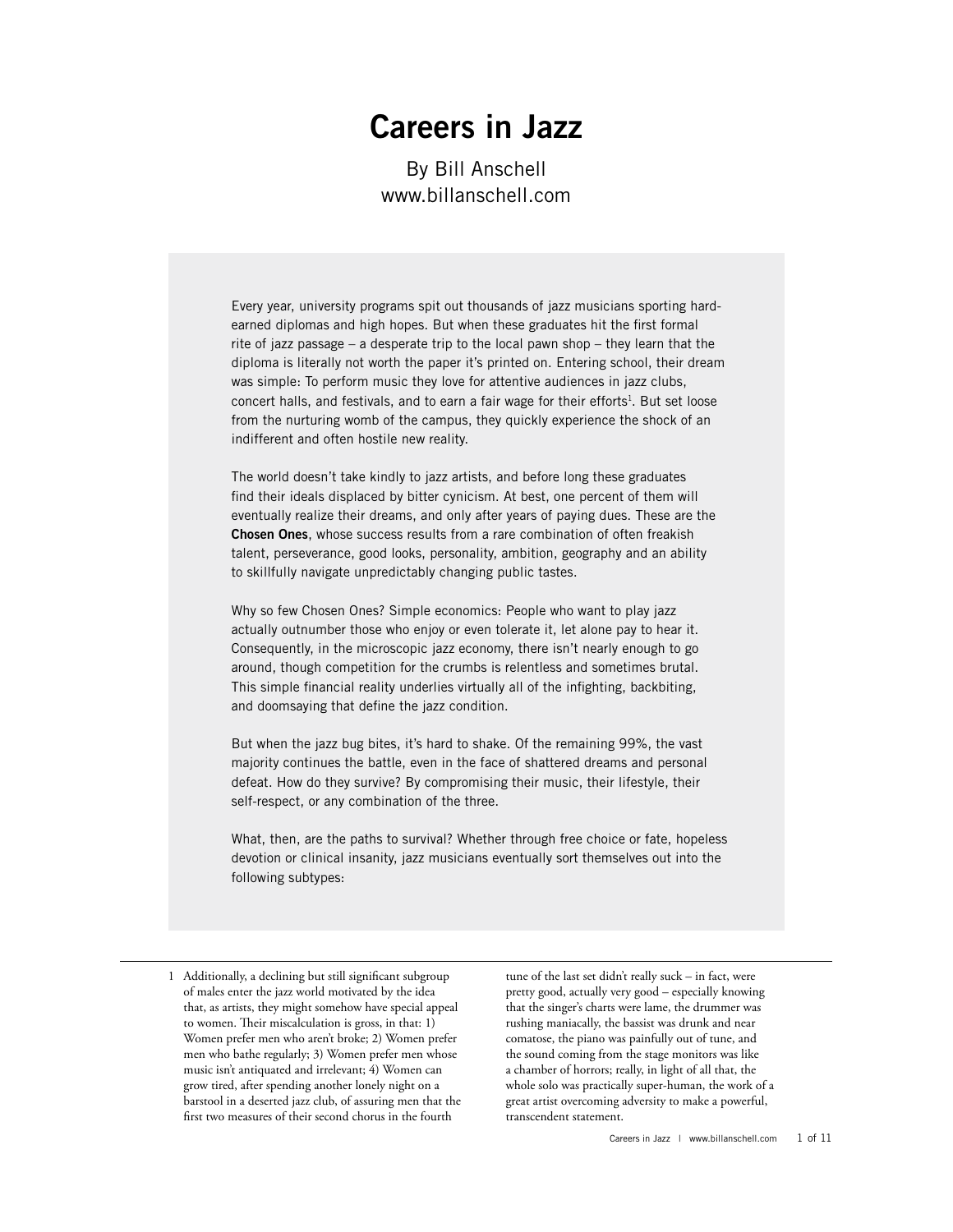## **Jazz Classes, in Detail**

## **Gig Whores**

Gig Whores are the largest class within the jazz community, and are the easiest to find. They ply their wares in hotel lobbies, restaurants, private parties of all types, and anywhere else that jazz is degraded to an artless commodity and sold to the highest bidder. This is done knowingly and willfully, but not without self-awareness and – at times – self-pity. While a Gig Whore may claim to be working "in the trenches," the jazz musician within knows that he's really plumbing untreated musical sewage.

Even outside the jazz arena, jazz Gig Whores, working undercover, populate the music world's ample underbelly: the pianist wearily accompanying a tone-deaf vocalist in a community musical theater production, the bugler announcing post parade at a horse racing track (slyly inserting a Charlie Parker lick disguised as a flourish), the off-camera bassist backing American Idol contestants, the herald trumpeters – dressed in renaissance costumes – serenading department store shoppers at Christmas time, the wedding band leader cajoling guests into a conga line for "Hot, Hot, Hot" (and the six accomplices to his musical crime, barely hiding their disgust and selfloathing), the drummer making "punch-line" sounds for a would-be comedian … each banking part of his pay to subsidize the day when he might dare to take the jazz plunge, holding his nose with one hand as the other gratefully palms the ample paycheck.

Yet there is room for heroism in the Gig Whore's world. That same pianist might acrobatically shift keys and drop beats in tandem with the vocalist, magically masking her every misstep. The bassist might find mistakes in the vapid Idol charts and fix them on the fly with improvisational prowess. The wedding band members might "fake" the bride's favorite song, a last-minute obscure request they all just happen to know by ear. More often than not, jazz Gig Whores make up in talent what they lack in pride, taste or integrity.

While money motivates the Gig Whore's musical lifestyle, fear motivates his more immediate actions. Gig Whores have an intense phobia of open spaces – on their calendars – which can elicit sudden adrenaline-fueled outbreaks of cold-calls to contractors, restaurateurs and wedding planners. Between calls, they sit by their phones with the desperation of dateless adolescents. They're also terrified of their booking agents, clients and contracts, and compensate by overworking – shortening their breaks and prolonging their sets. You'll often find a Gig Whore (and his unfortunate band) playing in an empty room long after the clients and guests have left, a lone custodian angrily mopping the floor, his iPod unable to fully drown out the tired music emanating from the bandstand.

#### *Identifying Signs*

- Tuxedo
- Bad toupee or comb-over
- Tie emblazoned with stylized jazz instrument
- Overzealous handshake

#### *Survival Techniques*

- Advertising in Bridal Magazines
- Moving abroad for hotel gigs in exotic countries, only to play the worst in American pop music for drunk American businessmen
- Alcoholism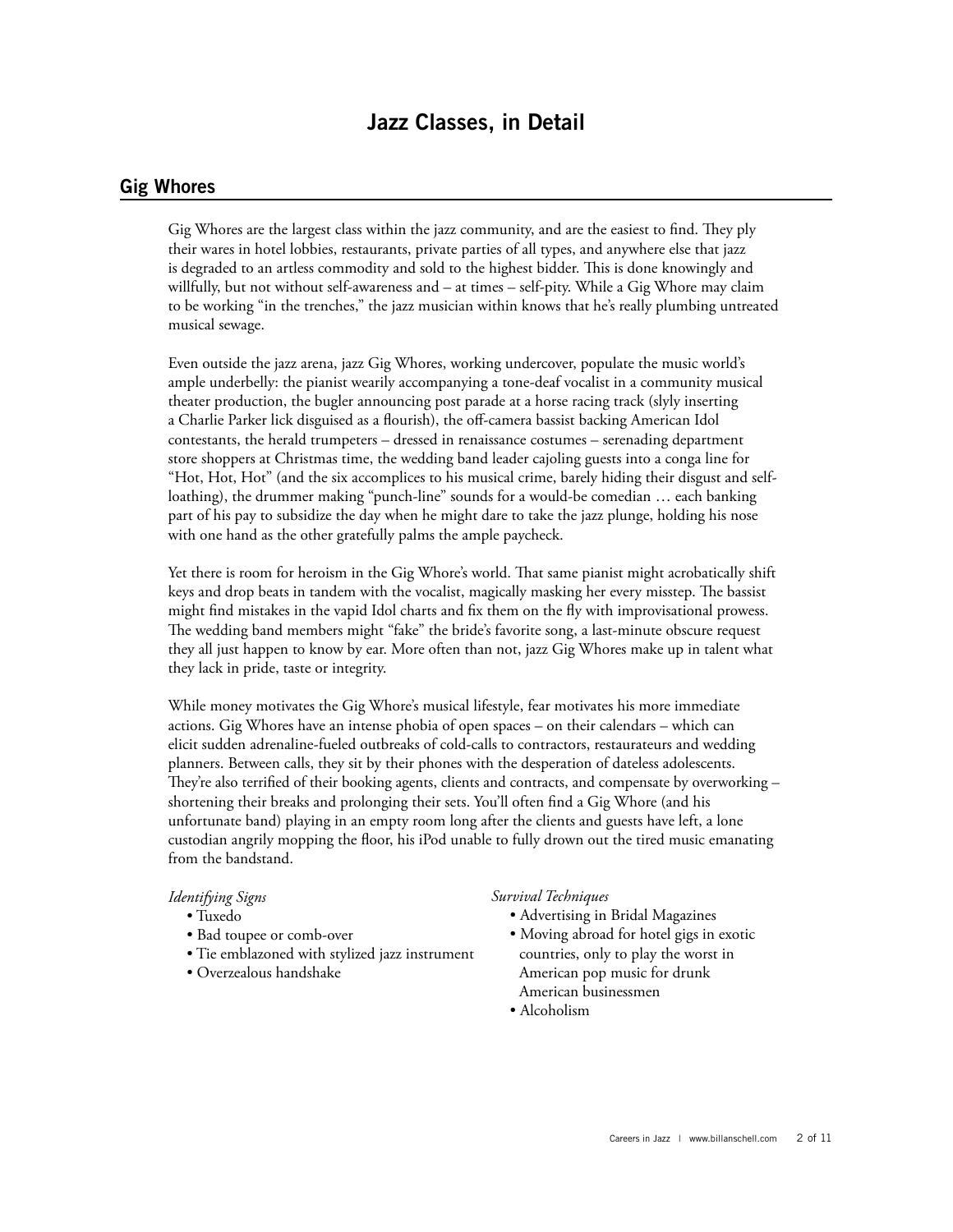## **Epiphytes**

Named after "air plants," which live without need for soil, these are the true heroes of the jazz world. They eat only out of necessity, seemingly nourished by the music they play, including their hours of daily practicing. Most varieties of Epiphytes thrive in subterranean environments, such as dank basement apartments, with little apparent need for sunlight. They move frequently from hovel to hovel after seemingly exhausting the available air that sustains them. Their skin is wan, and they blink uncomfortably in daylight, preferring to wear sunglasses around the clock.

Epiphytes are the trendsetters in the jazz community, admired and emulated by their peers. Their speech is heavily peppered with cutting-edge jazz lingo, and they are often innovators in jazz vocabulary. Although they are the elite class of the working musicians (short of Chosen Ones, who live in a separate musical universe), they are the least likely to reproduce, finding economic advantage in a more streamlined lifestyle. In this sense, an adverse Darwinian effect works against the forward movement of jazz, as natural selection favors gene propagation from the less talented, more whorish players.

Caucasian Epiphytes often live their lives as modern-day extensions of the Beat Generation. African-American Epiphytes are frequently motivated by a mandate to explore and perpetuate the roots of contemporary black culture and identity. Regardless of race, Epiphytes can be highly temperamental, and many are gifted with a special ability to make the other musicians on the bandstand hate one another.

The relationship between Epiphytes and Gig Whores is particularly intriguing: Epiphytes live on the fringes of mainstream society in order to stake their place in jazz music; Gig Whores work on the fringes of the jazz world in order to stake their place in mainstream society. Yet between them is a quiet understanding, a shared realization that there is no perfect solution to the Jazz Problem. Both are driven by a Buddhist sensibility: Epiphytes believe that material objects are impermanent and of no value; Gig Whores embrace the notion that life is suffering.

#### *Identifying Signs:*

#### *Survival Techniques*

- Low body mass • Self-cut hair
- Migratory movement among communities and countries that are briefly tolerant of jazz
- Unmatched shoes
- Supplementary income earned from plasma banks and focus groups
- Narcotics addiction

## **Silver Spoons**

The clearest path to survival in jazz is simply to have no need for money. And while many jazz artists create their music with little regard for listeners, those who are independently wealthy have the luxury of disregarding their audience entirely. As a general rule, the wealthier the artist, the less accessible his music and the loftier his rhetoric about musical freedom and innovation.

Many of these artists purchase their own concert spaces, where they book themselves, joined by their fellow moneyed, avant peers or by Epiphytes with avant leanings. Although anger is often a central element of their musical aesthetic (inspired, as they are still, by the spirit of 1960s rebellion), in the largest sense, no harm is done.

Their audience consists of the same four to eight people for each concert. Because so few people will pay to hear the music, it is often supported by grants from arts agencies.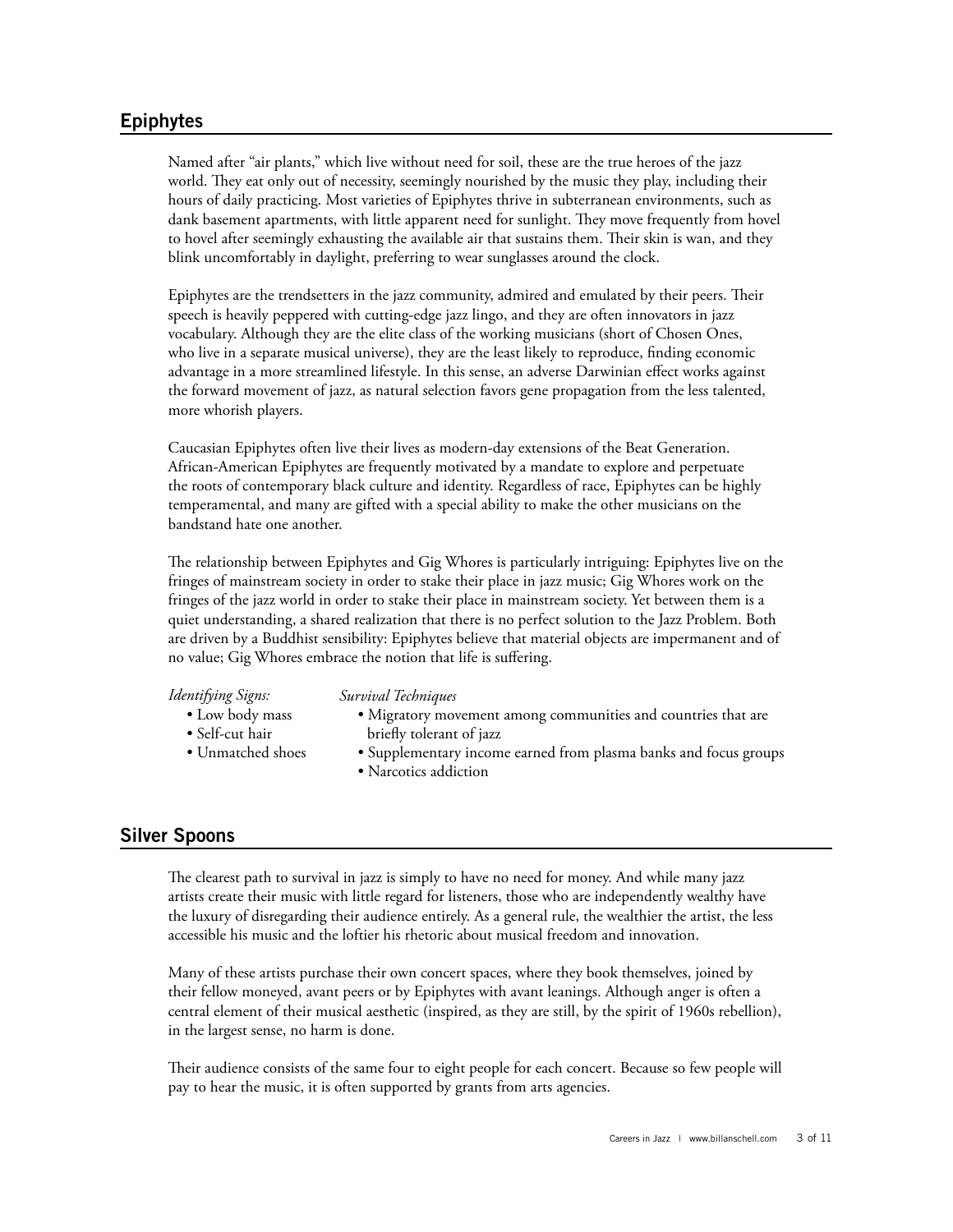Silver Spoons spend their abundant free time thinking about, and writing descriptions of, the deep philosophical underpinnings of their work. These descriptions are then adapted to serve as the narratives of their grant proposals. The grants panelists, who know nothing about jazz, equate the artists' impressive discourse with depth of musicality, and reward them accordingly.

It should be noted that not all independently wealthy artists are drawn to the avant-garde. Some take part in the mainstream jazz arena, where they play out a conflicted relationship with their money. The most callous ones offer to perform in jazz venues for free, undercutting their working peers and driving down the already meager local pay scale. Others carefully pick their spots, accepting only the most flattering gigs, thereby earning an artificially exalted reputation among audiences and the media. And some, uncomfortable with the seeming oxymoron of being a "moneyed jazz artist," live Spartan lifestyles that enable them to "pass" among their less privileged colleagues.

#### *Subset*

• Artists living on disability following psychotic episodes

#### *Identifying Signs*

- Carefully chosen frayed second-hand clothing
- "Street" jazz nickname (replacing embarrassingly aristocratic given name)

*Survival Techniques*

• None needed

## **Career Professionals**

Like Silver Spoons, Career Professionals have no shortage of money; the difference is that they work for it. Although they take their "straight gig" seriously – often earning advanced college degrees and struggling to climb the corporate ladder – they still self-identify primarily as jazz artists. This creates an inevitable disconnect between their day-to-day and stage personae.

In their suburban neighborhoods they're accepted as hard-working citizens, lent an air of the exotic by their occasional late-night jazz gigs. Among their jazz peers, they spin their personal narratives along these lines: By making a living outside the workaday jazz world, they're able to keep their music "unpolluted" by artistically compromising gigs. The reality beneath the spin – that they and/ or their spouse simply don't want to forgo the creature comforts that a jazz income can't buy – goes unstated, but is silently understood by all.

Career Professionals have tremendous admiration for Epiphytes, but are reluctant to take the corresponding vow of poverty. On the other hand, they view Gig Whores with outright disdain; ugly cousins who have chosen the musical low road.

The biggest challenge faced by Career Professionals is maintaining their chops. Working nine to five makes it difficult to keep up any sort of practice regimen, and insisting on playing only meaningful gigs minimizes their time on stage. They compensate with intensive bursts of practice before each performance, shutting themselves off from their families and shortening their sleep habits. At the same time, they insist that mere chops are irrelevant to any music of significance, which is, by definition, the only music they play.

## *Identifying Signs*

- Air of dignity
- Chronic fatigue
- Normal friends

*Survival Techniques* • None needed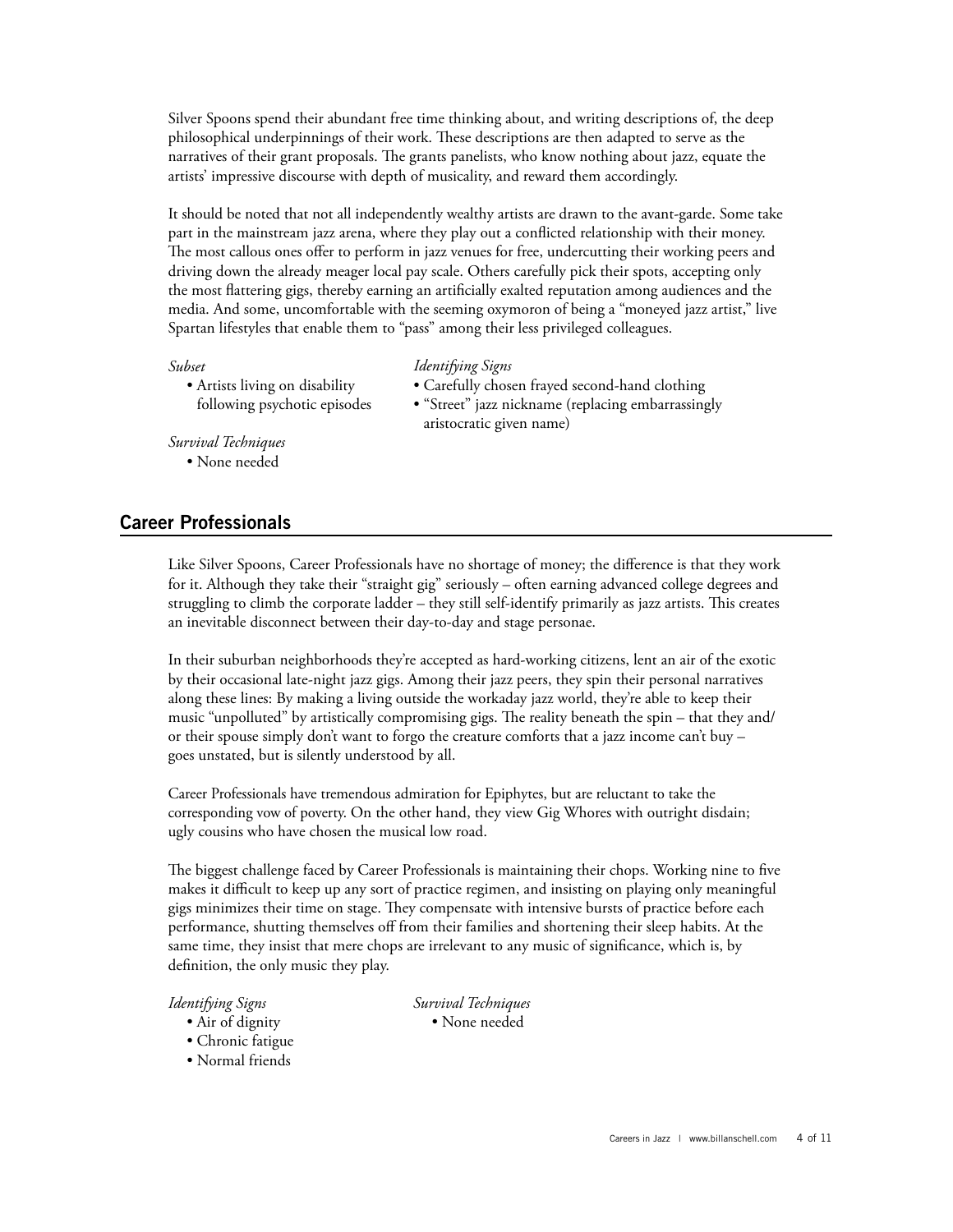## **Survivalists**

Unlike the more highly trained and thoroughly moneyed Career Professionals, Survivalists typically bounce among unskilled jobs, taking them mainly out of desperation as their gigging income falls short. More often than not this sets off a perpetual cycle of gigging, falling into debt, washing dishes or working at a music store to get back ahead, quitting to gig full-time again, then falling back into debt. Few have the wisdom to leave the jazz world altogether; many are trombonists.

Artists in this group are envious of Gig Whores, who more successfully troll the depths of the music world for scraps. They view Epiphytes with ambivalence, being reluctant to admit that they are separated from them only by a lack of talent.

#### *Identifying Signs*

- Air of desperation
	-
- Bad teeth
- Domino's car-tops
- *Survival Techniques*
	- Pyramid schemes
	- Selling cell phones and sunglasses in makeshift mall kiosks
	- Drug-dealing

## **Working Wives <sup>2</sup>**

Jazz musicians with working wives may be nearly as fortunate as the Silver Spoons, and freed to lead similarly privileged lifestyles. Or they may discover over time that their jazz career and the terms of their marital relationship are virtually incompatible. It all depends on a complex formula that charts the timing of an artist's marriage against the progress of his career to that point. The results of this equation can be distilled into two subsets, with highly divergent outcomes.

*A jazz artist who marries young, when his bride shares his delusion that he might become a Chosen One*, eventually develops an inevitable air of failure and defeat. His once idealistic wife, hardened by the burden of becoming the family provider, constantly reminds him that his career choice has proven to be a selfish indulgence. Though she once bought into the jazz community's inflated sense of self-importance, she quickly loses interest in her husband's gigs, considering them – as does the rest of the outside world – trivial and irrelevant. Forced to carry his weight, he becomes unavailable for rehearsals, instead preparing family meals or driving his kids to soccer games. He may cancel gigs at the last minute because his wife needs "a night out with the girls," and he can't find a sitter. Deemed unreliable and uncommitted by his jazz peers, he gets fewer and fewer calls. Under pressure – especially if his wife can't fully pay the bills – he gradually morphs into a Gig Whore of the most desperate variety, eventually landing in a high-paying, soul-crushing variety band. In the worst-case scenario, the wife at that point discovers that her husband – who if nothing else was at least once an idealistic artist – has lost all appeal. She leaves him for a successful businessman who has a clear concept of self, doesn't work nights, and listens to music that isn't all crazy. The artist's life continues its downward spiral until he hits bottom as a bitter Survivalist.

*By contrast, the jazz artist who is already an established Epiphyte by the time he meets his future wife* has found his salvation. The wife-to-be understands the realities of the jazz world, perceives her future husband's devotion to his financially unviable art form as romantic, and marries the husband and his music alike. Such women are the angels of mercy in the jazz world; the sole counter-

results. It is hoped that they will be more grateful than resentful for being excluded from this admittedly phallocentric document. Female vocalists – as has been documented extensively outside this report – are a different species altogether.

<sup>2</sup> A more gender-neutral report might recognize the growing number of female instrumentalists by referring to "working spouses" rather than "working wives." However, the sample of female players hasn't been large enough, for long enough, to yield statistically significant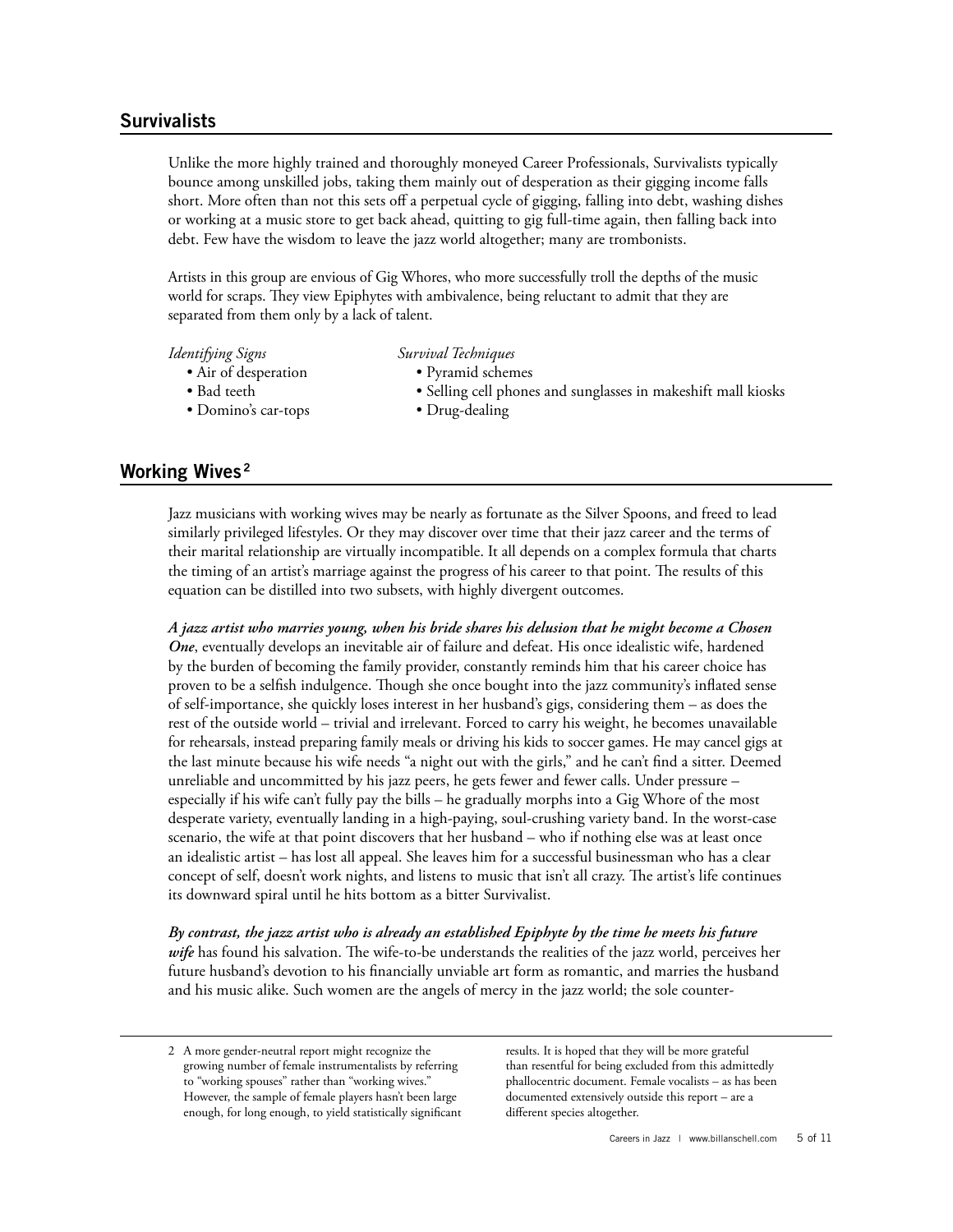evidence to cosmic indifference. Their fortunate husbands become, in a sense, quasi-Chosen Ones, minus the true Chosen Ones' fame and (modest) fortune.

#### *Identifying Signs, Survival Techniques*

• Artists supported by their spouses are better dressed, better fed, and better mannered than most of their peers. They have no survival techniques, as their fate is fully in the hands of another.

## **Jazz Educators <sup>3</sup>**

Jazz music, like philosophy, ancient literature, and other insular fields with limited real-world application, has created its own cozy home in the educational system. In secondary schools, it gives young musicians a relatively harmless introduction to a music they'll later discard as outdated and irrelevant. But at the college level, jazz majors are irretrievably immersed in the music's history, theory and – above all -- performance. Once the real world shatters their performing aspirations, many flee right back to the university or conservatory where, safely ensconced in a tenured position, they perpetuate the vicious cycle.

Tenured university teaching posts are probably the most coveted positions in the jazz field (other than the exclusive province of the Chosen Ones). Ironically, the personality traits that make for success in the academic world have nothing in common with jazz artistry. Jazz professorships require advanced degrees, and those who pursue them are by nature practical, career-minded and – with their orientation to future security rather than present artistic expression – far from spontaneous.

Perhaps that's why university professors have pioneered their own form of jazz. As they'll explain to their Jazz History classes, jazz music has evolved since its inception to reflect the lives and times of its practitioners. From bebop through free jazz, the music has been the artists' vehicle for reacting to their social, political and cultural environment. No surprise then, that jazz enables these same professors to express their own unique academic milieu: their music is the sound of personal ambition and scholarly thought. Performance and composition alike are theory-driven, and the ability to athletically navigate complex written chord changes is paramount. Rather than relying on their ears, faculty performers are glued to their scores, negotiating obtuse chords by calculating scale choices with mathematical efficiency. Unfortunately, the music's intellectual underpinnings render it inaccessible to all but fellow professors and advanced students. Undereducated audiences are left behind, even those who recognize that appreciation of such intricate music could only be a mark of personal sophistication.

Although jazz professors rarely overlap in style with the Chosen Ones, most still aspire to join their ranks. Toward that end, they book Chosen Ones for concerts, often finding ways to share the

3 While this discussion of "Jazz Educators" focuses on university professors, jazz is also taught in the secondary schools and through private instruction. These lowerlevel teachers have one commonality with university faculty: They'd really rather be gigging. Beyond that, though, they have their own unique profiles:

 *Secondary school teachers:* Although these teachers rank beneath university teachers in the jazz pecking order and in societal standing, theirs is the more noble calling. While university professors are largely responsible for the flooding of the market with aspiring professionals – highly trained and largely generic -- secondary school teachers are more interested in building the future jazz

audience. Their focus is on instilling an understanding of and appreciation for jazz among their students; unfortunately, this appreciation quickly fades with the students' maturity.

 *Private instructors:* Whether teaching in the back rooms of music stores or out of their own homes, these are individuals who tried and failed to make it as Gig Whores. Although most other musicians consider private instruction the final stop before suicide, society is kinder to these unfortunates, allowing them to hide their indignity behind "the importance of arts education," "passing knowledge from generation to generation," and "keeping youth off the streets."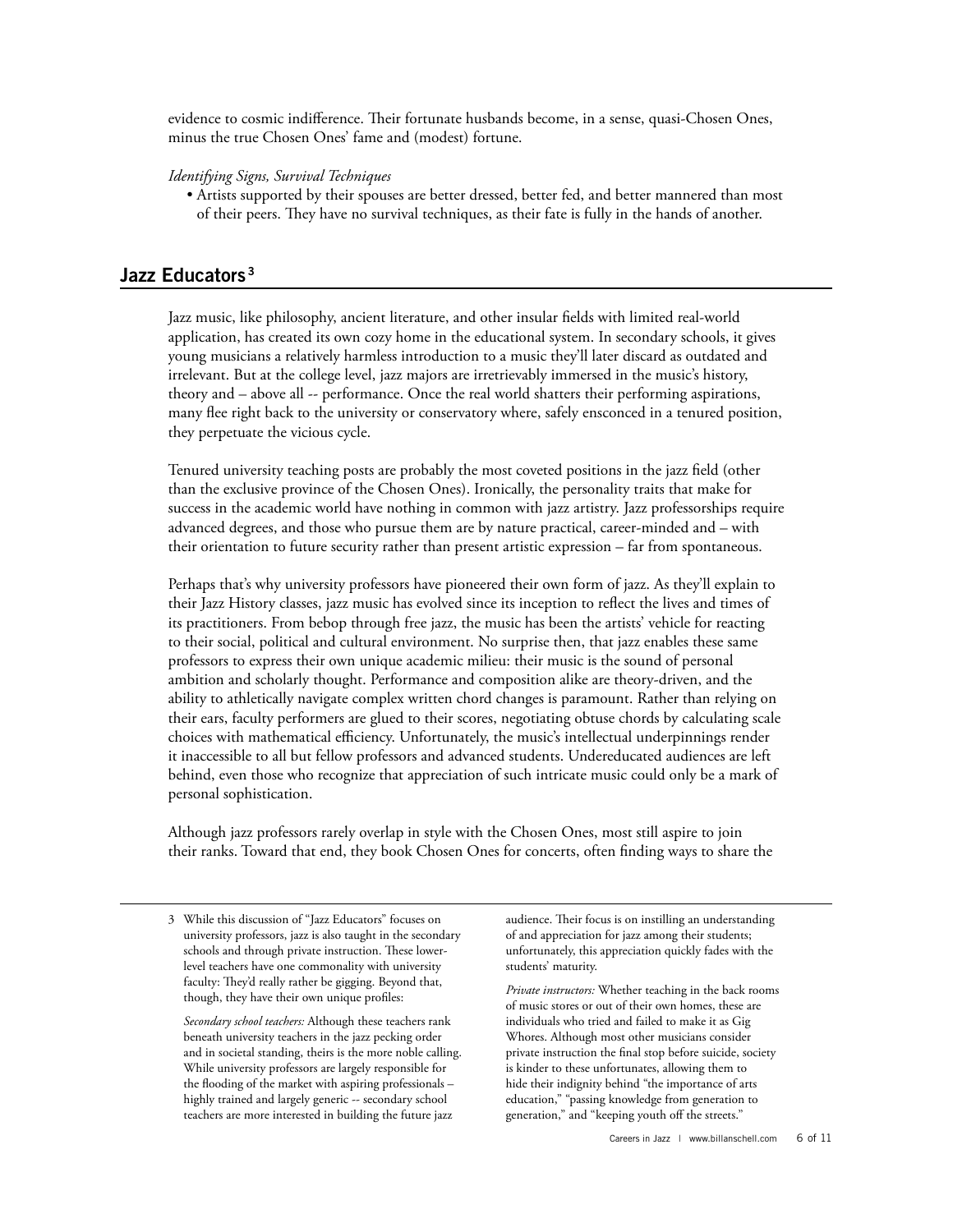stage with them, sometimes composing a special tune for the occasion (and typically naming the tune after the Chosen One, thereby marking their relationship for eternity). They wine and dine them, take joint photos, and if possible book them on the side for personal recording projects. Interestingly, although Chosen Ones are the subject of great envy among jazz professors, many aging Chosen Ones who neglected to plan for retirement eventually seek and easily land university posts. There they are allowed to bypass normal hiring procedures in exchange for lending their credibility and doing virtually nothing.

Like other tenured faculty, jazz professors are required to publish, and as the number of jazz PhDs increases, so does the obscurity of their topics. Jazz Educators' conferences are full of presentations – scheduled early in the morning and sparsely attended – on subjects ranging from "The Scalar Implications of Minor Seventh Flat Nine Chords in Mid-period Bill Evans Voicings" to "A Study of Coltrane's Reed and Mouthpiece Choices in Relationship to His Late Career Dental Work" to "Post-Chromatic Stress Disorder in the Neo-Lydian Landscape."

If you, Reader, were to try to look like a jazz artist, you would wind up looking like the jazz professor, who tries far harder to look like a jazz artist than an actual jazz artist does. Goatees, berets, tinted glasses, African scull caps, ponytails, and earrings are standard fare. By contrast the committed jazz artist, especially the Epiphyte, doesn't much care what he looks like and doesn't have the money to try anyway.

| <b>Identifying Signs</b> | Survival Techniques                                          |
|--------------------------|--------------------------------------------------------------|
| • The aforementioned     | • The university professor is fully bilingual, equally at    |
| jazz disguise            | home with the pinched, grammatically correct language        |
|                          | of the academic, and the jargon-laced, "street" banter of    |
|                          | the jazz artist. By necessity, he has multiple personalities |
|                          | to complement his linguistics: entering a music              |
|                          | department meeting, he can readily swap out his loose        |
|                          | jazz cool for the requisite constipated classical clench.    |
|                          |                                                              |

## **"The Industry"**

We've all known the awkward kid taunted throughout his school years. He's the first to be bullied, the last to be picked for sports teams, and the least likely to land a date; his only recourse is to plan his eventual revenge. Entering adulthood, he channels his rage into his career, fighting his way, dogeat-dog, to the top. Whether a greedy CEO, an evil slumlord, or a powerful politician, underlying his every move is the subconscious desire to exact payback on his early enemies and redeem his tormented youth.

So it is with the child who is drawn to music, but simply has no talent for it. No matter how much he practices, he never makes it past third chair in band, never gets to play in rock bands with his friends, and is never picked to solo in stage band. Undaunted, he pursues a music degree, majoring in jazz – the most challenging and hopeless musical form. He gets called for a few scattered gigs at first, then never called back, shunned once again for his tin ear.

It doesn't take him long to discover that there's only one path to success; best of all, by taking it, he'll be able to wield devastating power over those who have rejected him. Without looking back, he joins "The Industry" or its periphery: label executives, radio programmers and promoters, critics, arts administrators, booking agents, soundmen, and recording engineers. Collectively, they ruthlessly bully working musicians and ensure that the jazz world will forever be a career cesspool.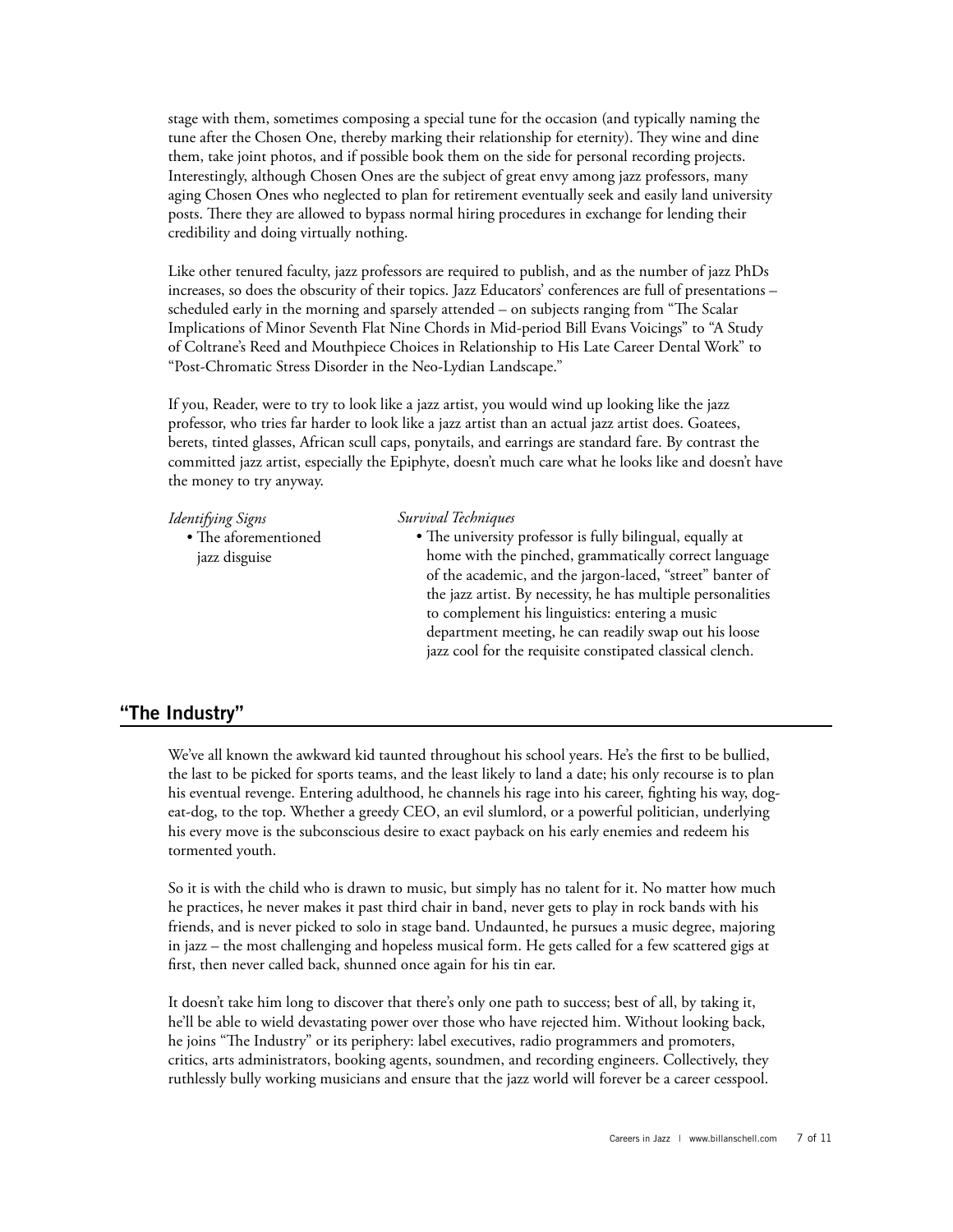Describing the industry's destructiveness could be a full story in itself, but for the sake of brevity, here are single examples of how each of its component parts might suppress an artist. In reality, the examples are endless, and the whole – the machinery's ability to demolish aspiring musicians -- is far greater than the sum of its parts.

**Booking Agent:** Promises the client a polka band; books three jazz artists and a french accordian player, omits all details until the day of the gig, then assigns the artists a complete setlist for the evening – all authentic polkas – and insists they wear lederhosen and pretend to be German.

**Critic:** In a race against his peers to discover and give birth to the next Chosen One, finds the least accessible new artist on the scene and writes a review glorifying his music as simply too sophisticated for less enlightened ears, provoking the other critics, in the spirit of competition, to trash the young artist as "utterly without talent," destroying his career before it has even begun.

**Soundman:** Working with an acoustic jazz trio in a small hall, uses the concert as an opportunity to show off massive new gear. Tapping into finely honed heavy metal sensibilities, mixes the kick drum and bass above all else, rocking the house with his thunderous, state-of-the-art subwoofers.

**Recording Engineer:** In the middle of a sensitive song where the band members are interacting at an artistic level previously unknown to them, accidentally hits a button that not only destroys the take, but sends a deafening, ear-piercing squeal through the headphones.

**Arts Administrator 4:** Diverts and sucks dry the scant dollars that governmental agencies and charitable foundations earmark for jazz artists.

**Club Owner:** Books a jazz artist for a weeklong stint, persuading him to cancel several lesser gigs already on his calendar. Shortly before the week begins, dumps him for a better-known Smooth Jazz<sup>5</sup> act.

**Radio Programmer:** Conducts focus groups to determine which new jazz CDs are least likely to distract "listeners" in their office environments. Broadcasts these discs exclusively, rejecting any music that is remotely assertive or interesting, thereby convincing the station's audience that jazz is, indeed, dead.

**Radio Promoter:** Charges artists exorbitant fees in exchange for pestering radio programmers to play the artists' new recordings. Easily gets compliance of the radio programmers, who are happy to be relieved of the task of sorting through hundreds of new CDs that arrive every week from other hopeful, but less wealthy, musicians. Thereby ensures that airplay goes to the artists with the most money, rather than to those who make the best music.

**Record Label:** Signs an artist to an exclusive deal, does nothing to promote his music, then discards him as used goods, yesterday's news, tomorrow's Gig Whore.

These disparate industry segments don't lend themselves to generalization, beyond their destructive effect on the jazz environment. However, those who reach the top of their

<sup>4</sup> This well-fed, parasitic middleman -- typically a jealous amateur musician formally trained in non-profit business administration – may work either directly for the government or for a government-funded non-profit presenting agency. Either way, he or she enjoys a salary and accompanying benefits unthinkable for a working jazz artist.

<sup>5</sup> Smooth Jazz is, of course, not jazz at all. Apart from the fact that its bass and drum parts are actually repetitive pop patterns and its harmonies are simple pop progressions, its practitioners are entirely unlike jazz artists. They are well-paid, well-balanced, enjoy normal hobbies, have many fans, appreciate their audiences, and seem to harbor minimal disdain for mankind as a whole.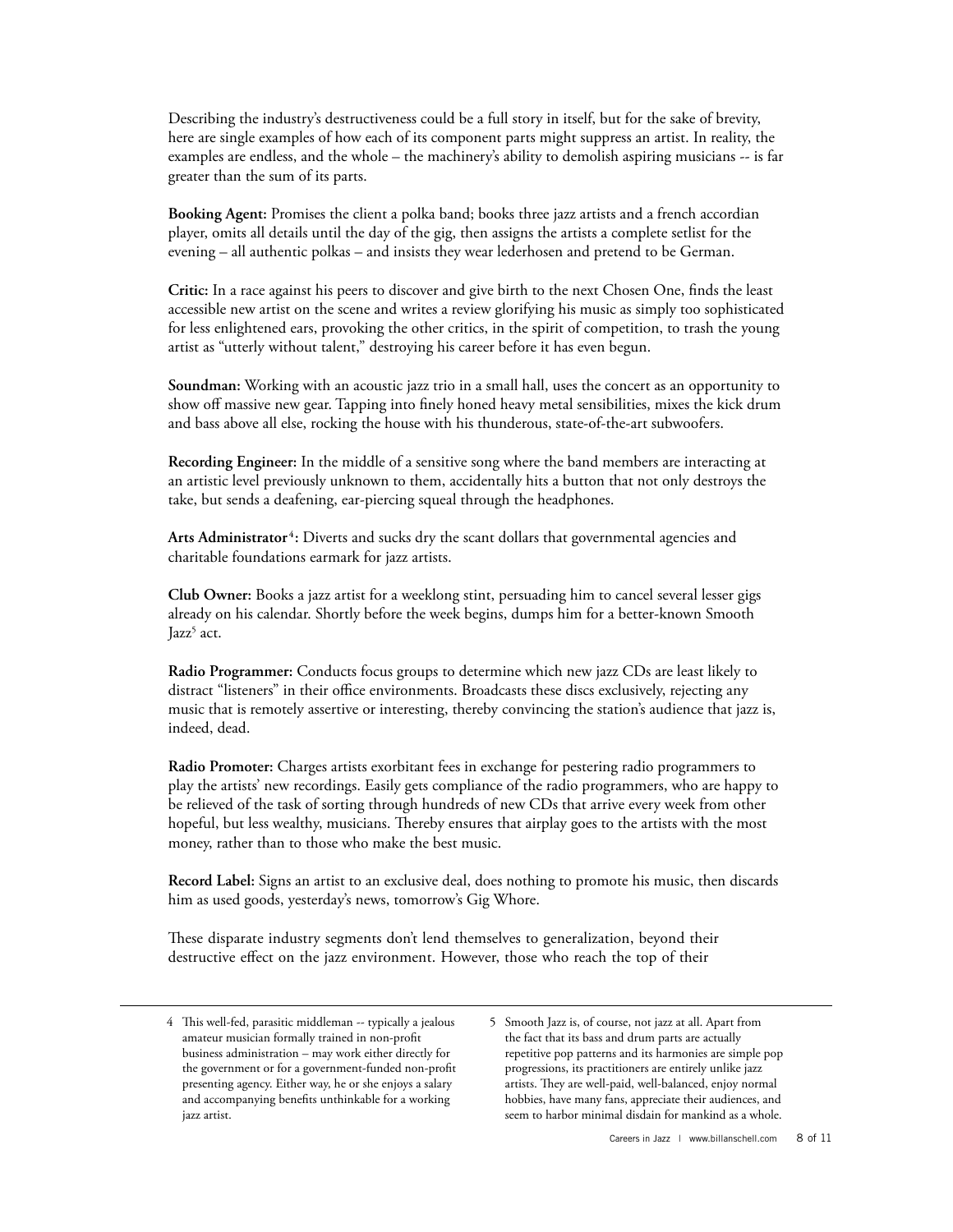profession – particularly the more highly paid record label executives – may share certain characteristics:

#### *Identifying Signs*

- Blood on their hands
- Blatant displays of excess, including expensive cars, single-malt scotches, cigars, and professionally reconstructed women

#### *Survival Techniques*

- The industry itself is a survival method for those drawn to jazz, money and power, which are otherwise never found in the same place.
- When times get tough, label executives stay afloat by moving from bankrupt company to soon-to-be-bankrupt company. Recently they've discovered a more sure-fire survival technique, stacking their supposed jazz rosters with artists who actually have nothing whatsoever to do with jazz. This fires up a "jazz revival," wherein the public – now fed a diet of pop music labeled as jazz – suddenly discovers that it likes jazz after all.

### **UPDATE:** The jazz industry in the digital age

*The industry, as described above, still exists, but breakthroughs in digital technology have created promising new opportunities for better exploiting naïve jazz artists. Digitally enabled predators include jazz-specific web-hosting sites (charging more than double the typical web-hosting fee in exchange for burying the artist's information among hundreds of his peers), database companies selling lists of email contacts (primarily addresses of festivals that don't accept unsolicited materials), and international "promoters" who request CDs from artists looking to perform at festivals abroad, then sell them on eBay. All have in common that – in a field where there's not nearly enough to go around – they siphon money directly from artists, further reducing their minimal incomes by preying on desperate, false hope.*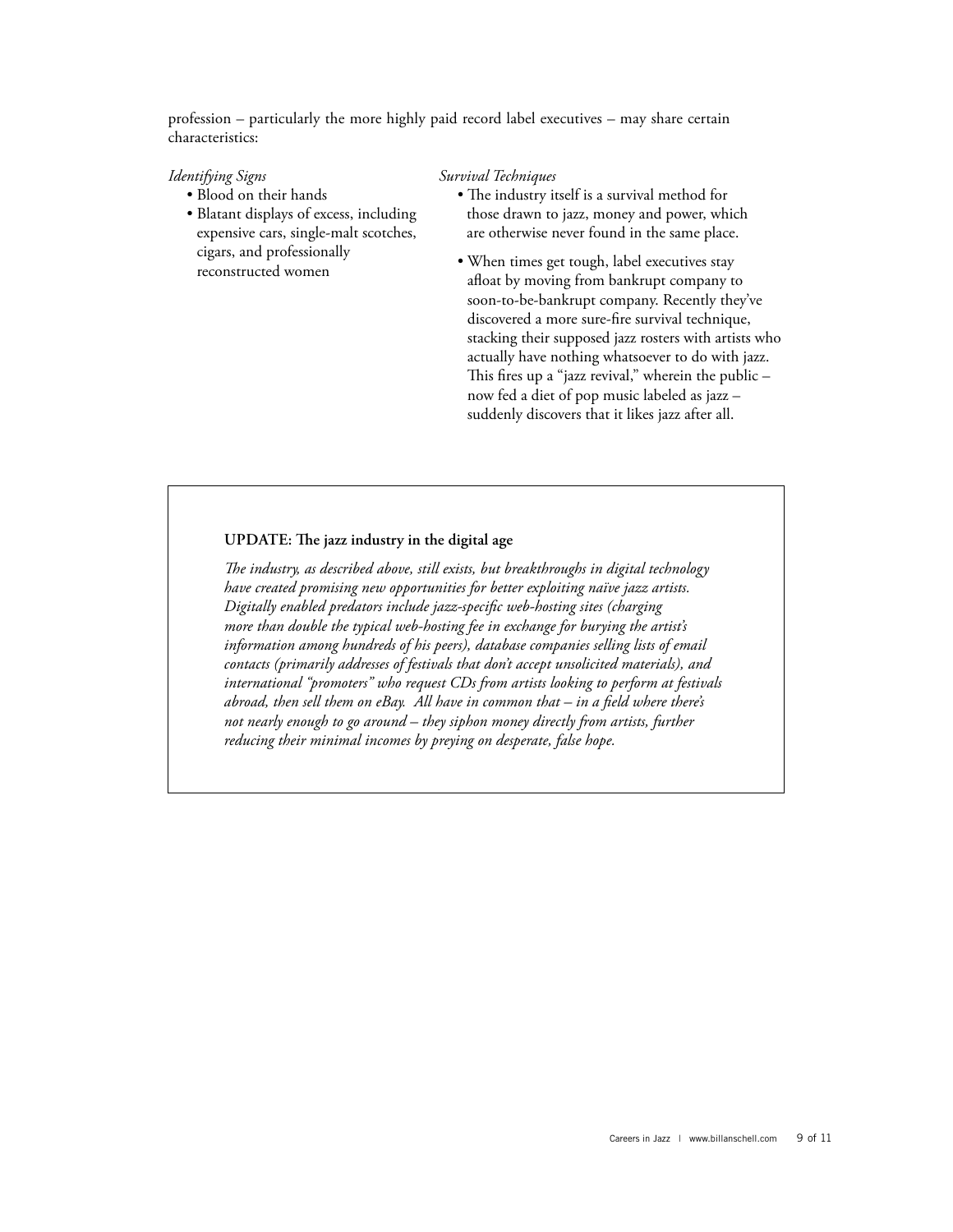## **The Classes at Play, and at War**

The jazz class system is both hierarchical and pliable. This enables an artist not only to interact with artists from other classes, but also to move from one class to others below it as his career inevitably declines.

## **Jazz Class Hierarchy**

Chosen Ones Epiphytes Jazz Educators Silver Spoons Gig Whores Working Spouses Career Professionals Survivalists Industry

## **Sample Interactions Among Classes**

When musicians from two or more classes interact professionally, the results are both predictable and entertaining.

*Example One: A bandleader, knowing an Epiphyte has fallen on hard times, invites him to play a wedding gig, along with the leader's usual assemblage of Gig Whores. What happens?*

The Epiphyte shows up for the tux gig wearing black jeans, black tennis shoes, white tee-shirt, dark navy blazer, and bow tie. He begins the gig playing in a correctly subdued, unswinging style. During each break, he eats frantically off the buffet, then stuffs more food – cocktail shrimp, brie cheese, spanakopita, and swedish meatballs – into his pockets. He also drinks furiously from the open bar. Each subsequent set, his playing becomes louder and more adventurous, and before long he's embarking on long, angular, ear-bending solos, even as he's swearing at the drummer for not digging in hard enough. The rest of the Gig Whores, caught between wanting to please the leader and emulate the Epiphyte, choose the latter and begin to similarly stretch. The bride's mother complains, the Epiphyte storms off the bandstand, and the leader silently vows to replace his entire band.

*Example Two: A record label, impressed by a Gig Whore's resourcefulness, invites him to join its staff. Now, instead of wearing a clown nose and playing "Pop Goes the Weasel" for toddlers' birthday parties, he can have a dignified day job oppressing his fellow jazz artists. What is his response?*

"How much does it pay?"